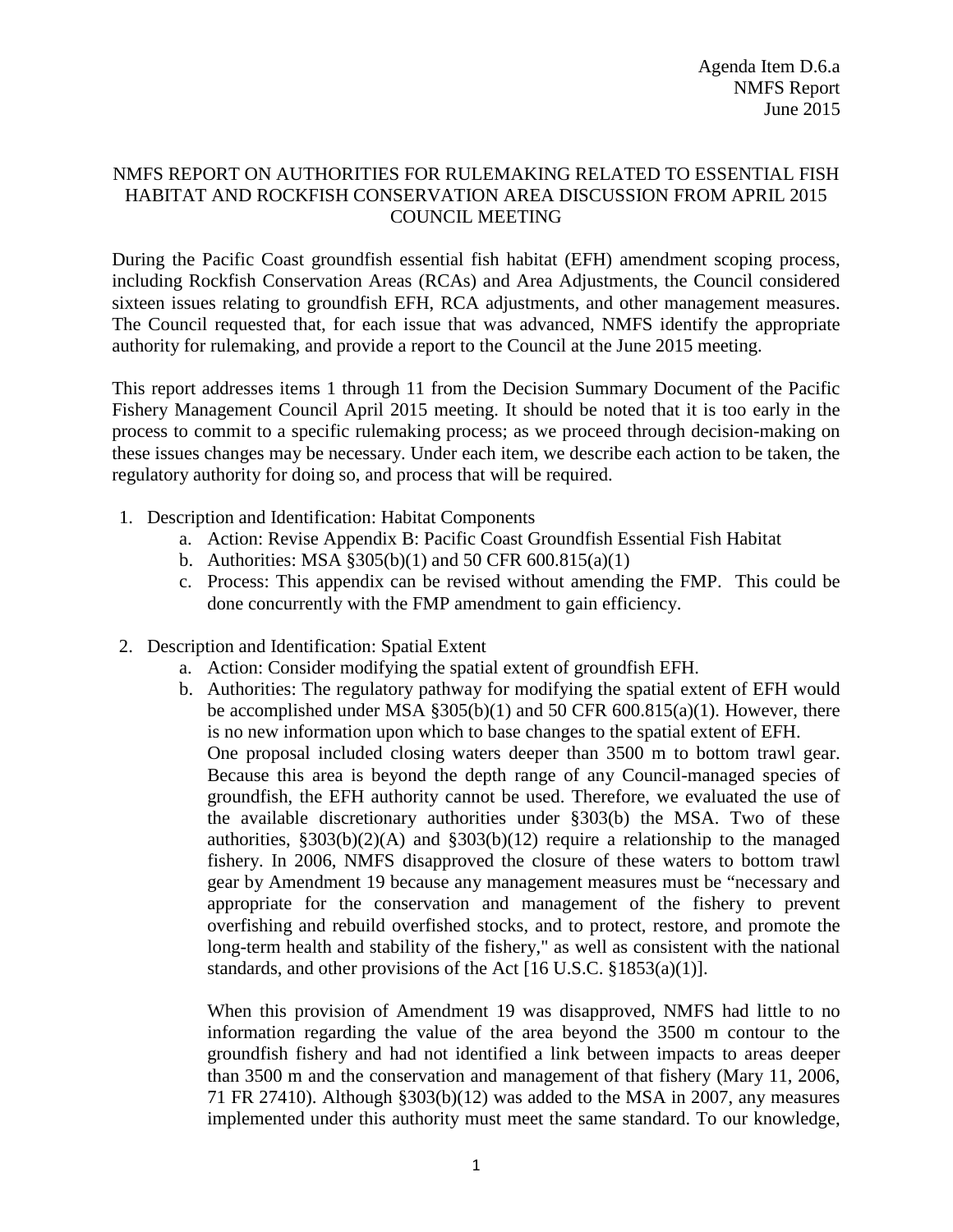there is no new information that would indicate that these two authorities can be used, at this time, to prevent bottom trawl gear in waters deeper than 3500 m.

A third discretionary authority, MSA §303(b)(2)(B), allows the Council to "designate such zones in areas where deep sea corals are identified under section 408, to protect deep sea corals from physical damage from fishing gear or to prevent loss or damage to such fishing gear from interactions with deep sea corals, after considering long-term sustainable uses of fishery resources in such areas." This authority was added in 2007 to enhance ecosystem protection and does not require a link between zones where deep-sea corals are identified, or modelled, and Councilmanaged species or fishery populations.

It appears that  $\S 303(b)(2)(B)$  is the only authority available to the Council to prohibit bottom trawl gear in waters deeper than 3500 m. However, we do not know, at this time, the extent of deep-sea coral distribution in these waters.

- c. Process: Use of the  $\S 303(b)(2)(B)$  discretionary authority will require an FMP amendment, Secretarial approval, compliance with NEPA, and proposed/final rulemaking.
- 3. Adverse effects of fishing (MSA and non-MSA) and minimization measures
	- a. Adverse effects of fishing (MSA and non-MSA)
		- Action: Revise Appendix C, Part 2: The Effects of Fishing on Habitat: West Coast Perspective
		- Authority: 50 CFR  $600.815(a)(2)(i)$
		- Process: This appendix can be revised without amending the FMP. This could be done concurrently with the FMP amendment to gain efficiency.
	- b. Fishing activity restrictions and minimization measures (MSA only)
		- Action: Revise the management measures that minimize the adverse effects of MSA fishing on EFH. These measures are identified in the FMP and Appendix C
		- Authorities: There are two authorities available to the Council:
			- o Mandatory authority at MSA §303(a)(7) and EFH authority at 50 CFR  $600.815(a)(2)(ii)$  to minimize, to the extent practicable, adverse effects from fishing activity
			- o Deep-sea coral discretionary authority at MSA §303(b)(2)(B) (see item 2(b) above). Use of this authority does not require a link between Council-managed species and zones of deep-sea corals. Given the uncertain relationship between Council-managed groundfishes and deep-sea corals, the Council may wish to consider this authority to protect these corals.
		- Process: Revisions to management measures, using either of these authorities, require an FMP amendment, Secretarial approval, compliance with NEPA, and proposed/final rulemaking.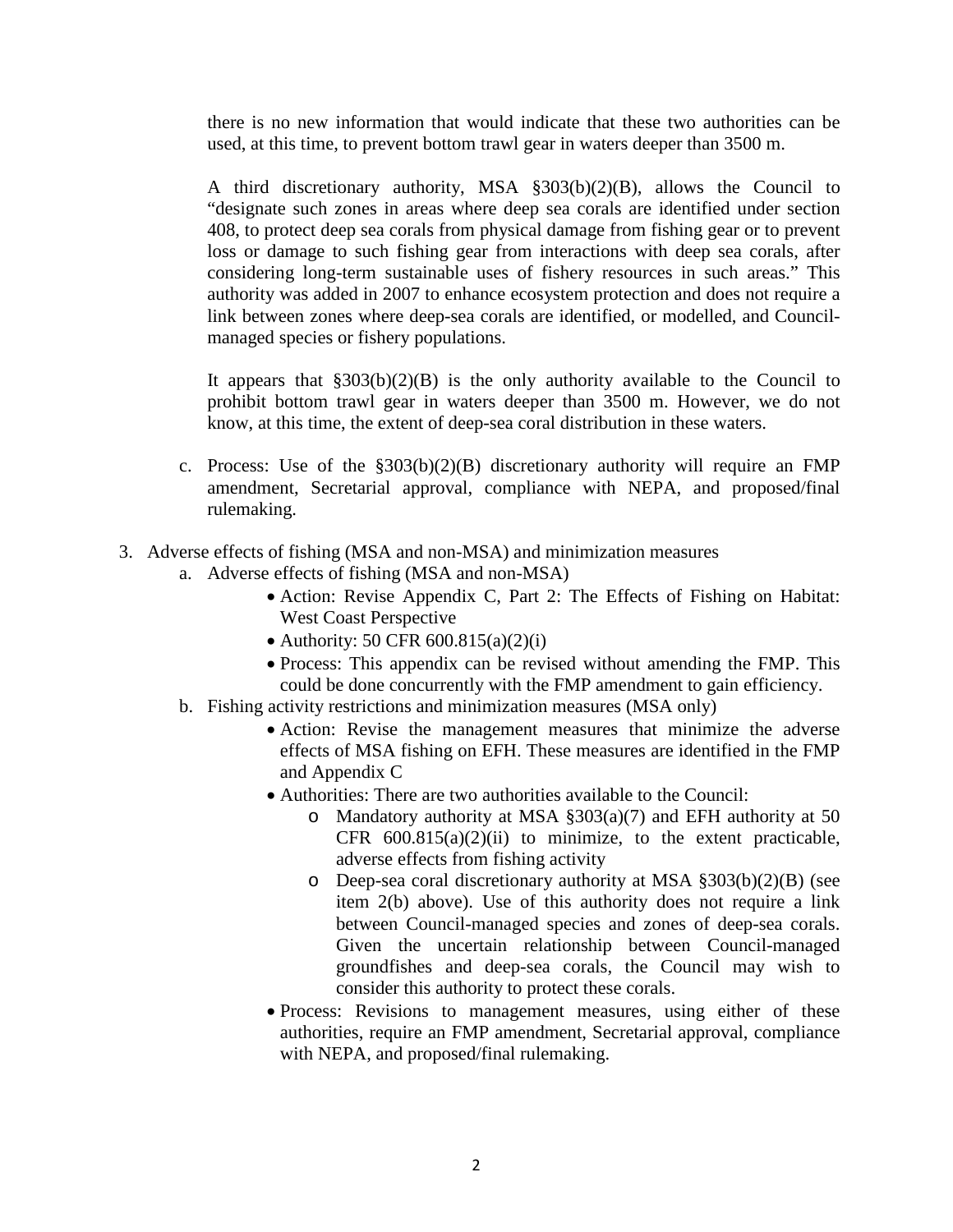- 4. Non-fishing effects and conservation measures
	- a. Action: Revise Appendix D: Nonfishing Effects on West Coast Groundfish Essential Fish Habitat and Recommended Conservation Measures.
	- b. Authority: 50 CFR 600.815(a)(4)
	- c. Process: This appendix can be revised without amending the FMP. This could be done concurrently with the FMP amendment to gain efficiency. NMFS is currently working to update this information.
- 5. Cumulative impacts analysis
	- a. Action: Include the cumulative impacts analysis as part of the required NEPA analysis.
	- b. Authority: 50 CFR 600.815(a)(5)
	- c. Process: This will be part of a NEPA analysis.
- 6. Conservation and enhancement:
	- a. Action: The Council determined that this issue would not be advanced. However, conservation and enhancement measures related to nonfishing activities will be included in revisions to Appendix D under issue #5.

NMFS concurs with the direction provided by the Council

- 7. Prey species:
	- a. Action: Update the major prey species in Appendix B.
	- b. Authority: 50 CFR 600.815(a)(7)
	- c. Process: This appendix can be revised without amending the FMP. This could be done concurrently with the FMP amendment to gain efficiency.
- 8. Habitat areas of particular concern:
	- a. Action: The Council determined that this issue would not be included in the scope of issues to be advanced. NMFS concurs with the direction provided by the Council
	-
- 9. Research and Information Needs
	- a. Action: Move prioritized research recommendations from the FMP into the appendix to allow for future updates without an FMP amendment.
	- b. Authority: 50 CFR 600.815(a)(9)
	- c. Process: Research and Information Needs are in both the FMP and Appendix B, Part 5, although the information in the appendix is far more detailed. Removing the section from the FMP will require an FMP amendment, Secretarial approval, and compliance with NEPA.
- 10. Review and Revise Process
	- a. Action: Develop a more detailed description of the process in an accompanying document, e.g., through a COP.
	- b. Authority: 50 CFR 600.815(a)(10)
	- c. Process: Revising this process would require an FMP amendment, Secretarial approval, compliance with NEPA, and proposed/final rulemaking.